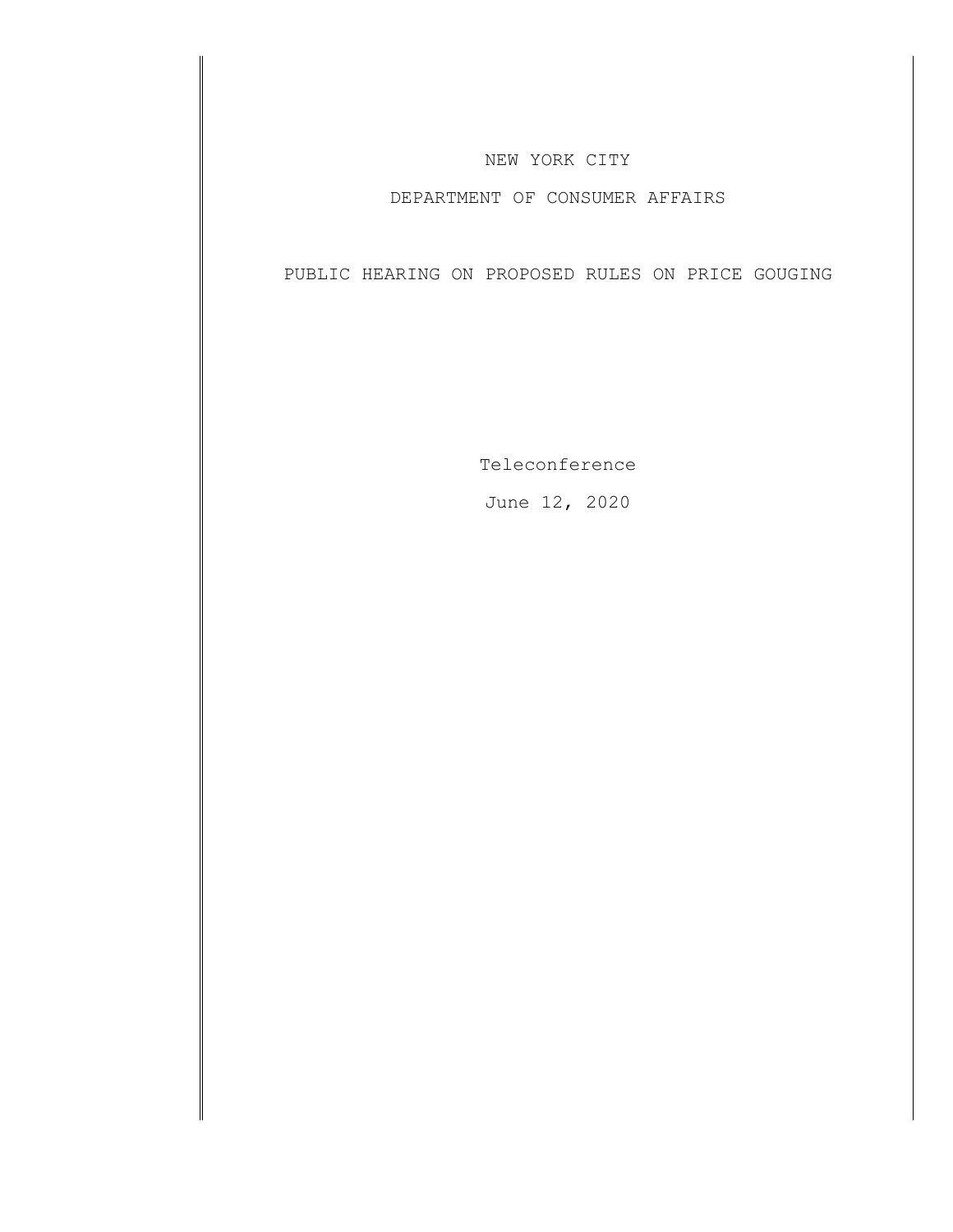INDEX

WILLIAM JORGENSON 5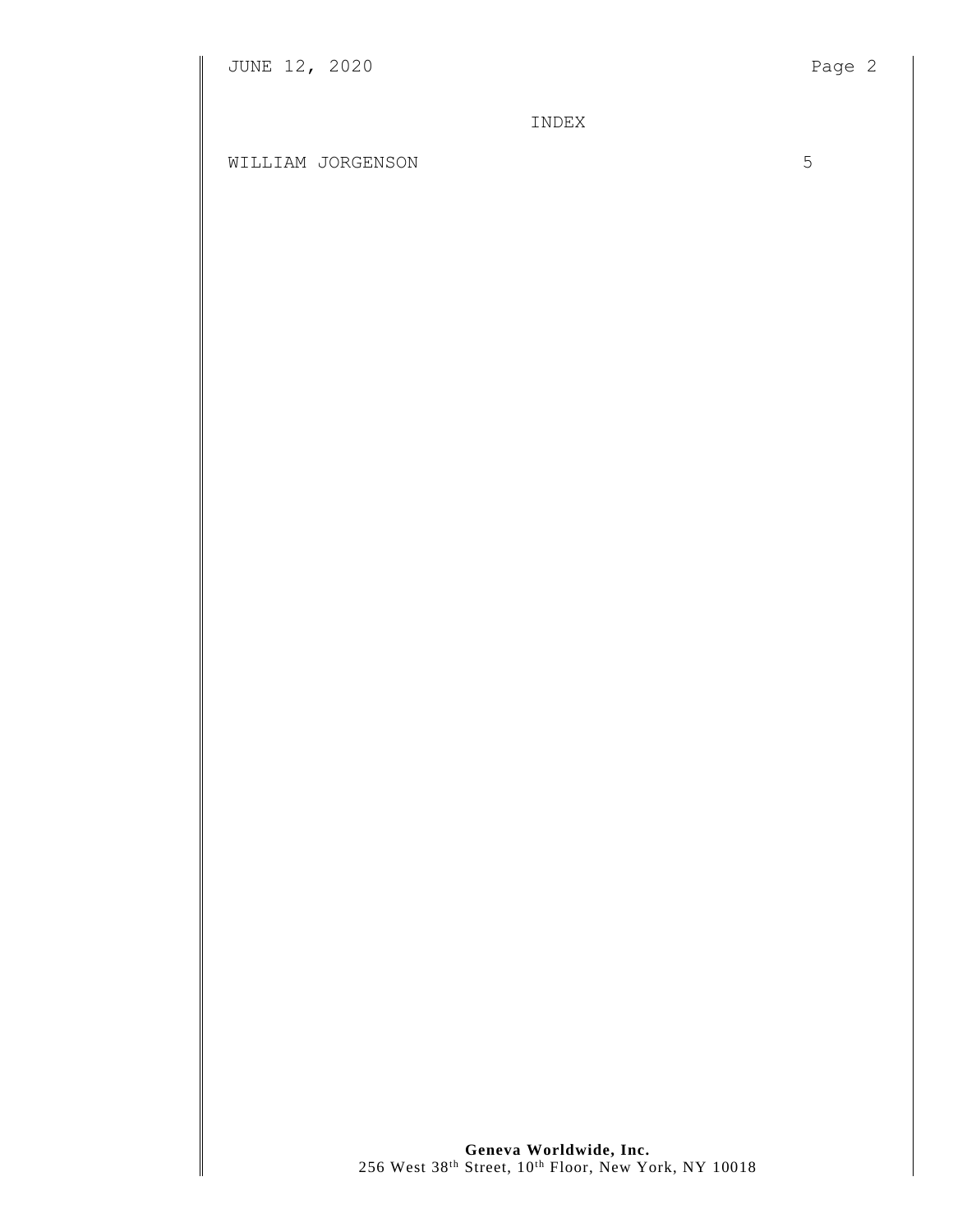| $\mathbf{1}$   | H.O. CARLOS ORTIZ: Great. Okay. Good                   |
|----------------|--------------------------------------------------------|
| $\mathbf{2}$   | afternoon. My name is Carlos Ortiz, and I've been      |
| 3              | designated as the hearing officer for the Public       |
| $\overline{4}$ | Hearing of the Department of Consumer Affairs on the   |
| 5              | Proposed Rule to Declare as Unconscionable the         |
| 6              | Practice of Price Gouging Goods and Services that are  |
| 7              | essential to health, safety, and welfare, or are       |
| $8\,$          | marked or advertised as being essential to the health, |
| 9              | safety, and welfare of consumers. This hearing is      |
| 10             | being held by teleconference call. It is now 2:04      |
| 11             | p.m. on Friday, June 12, 2020, and I'm hereby          |
| 12             | convening the public hearing on this proposed rule.    |
| 13             | The proposed rule was published in City                |
| 14             | record on May 13, 2020. The published notice and       |
| 15             | rules are available online on the New York City rules  |
| 16             | website and the department's website. The Department   |
| 17             | has proposed these rules pursuant to the authority     |
| 18             | vested in the Commissioner of Department of Consumer   |
| 19             | Affairs by Section 1043 and 2203(f) of the New York    |
| 20             | City Charter and Sections 20-701 and 20-702 of the New |
| 21             | York City Administrative Code. This hearing affords    |
| 22             | the public the opportunity to comment on all aspects   |
| 23             | of the rules the department has proposed.<br>The       |
| 24             | Department will carefully review all testimony and     |
| 25             | written comments received at this hearing, and will    |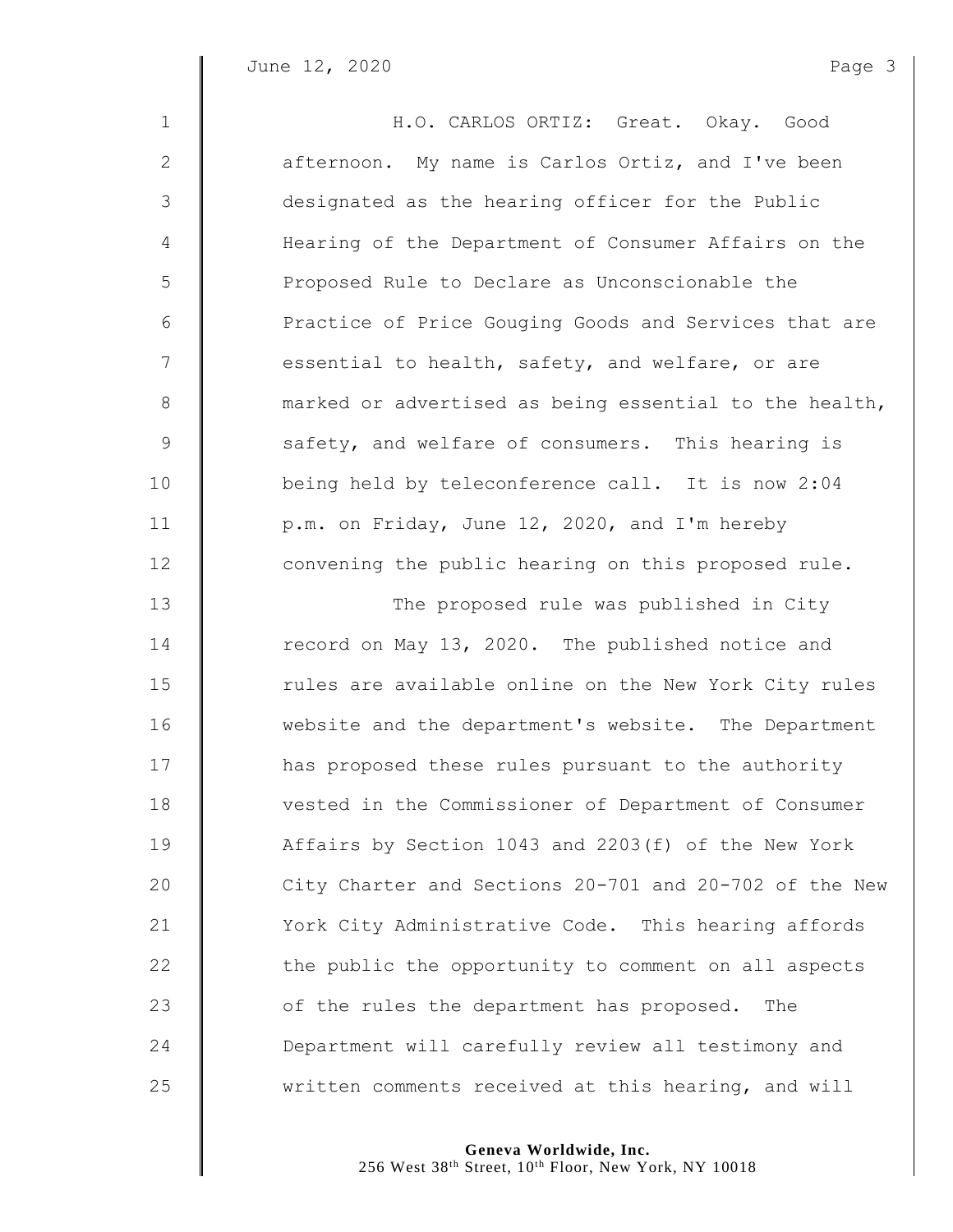1  $\parallel$  give due weight and consideration to all adequately 2 || substantiated proposals and recommendations that are 3 | submitted for the record.

4 | To ensure that everyone seeking to testify 5 will have the opportunity to do so, I will strictly 6 | follow these rules. During testimony, I ask that all 7 | participants give due respect and consideration to 8 || those who are testifying and to please mute their 9 || lines if they are not speaking. Each witness will 10 | have a maximum of three minutes to testify that I will 11 | strictly apply to -- in order to be fair to everyone 12 | seeking to testify. If your testimony takes longer 13 Than three minutes, you can submit written comments as 14 Well for the record.

15 Unlike the length -- unlike the limit of 16 time for testimony, there is no limit on the number of 17 **I** pages you can submit as written comments or as 18 documents for the record. The written submission will 19 **be made a part of the record as exhibits presented** 20 Weith your testimony. Before we begin, I will remind 21 | folks again to mute their lines until called upon to 22 **provide testimony.** 

23 With that, I will now call the first 24 witness. Mr. Jorgenson whenever you're ready, you can 25 **have three minutes.**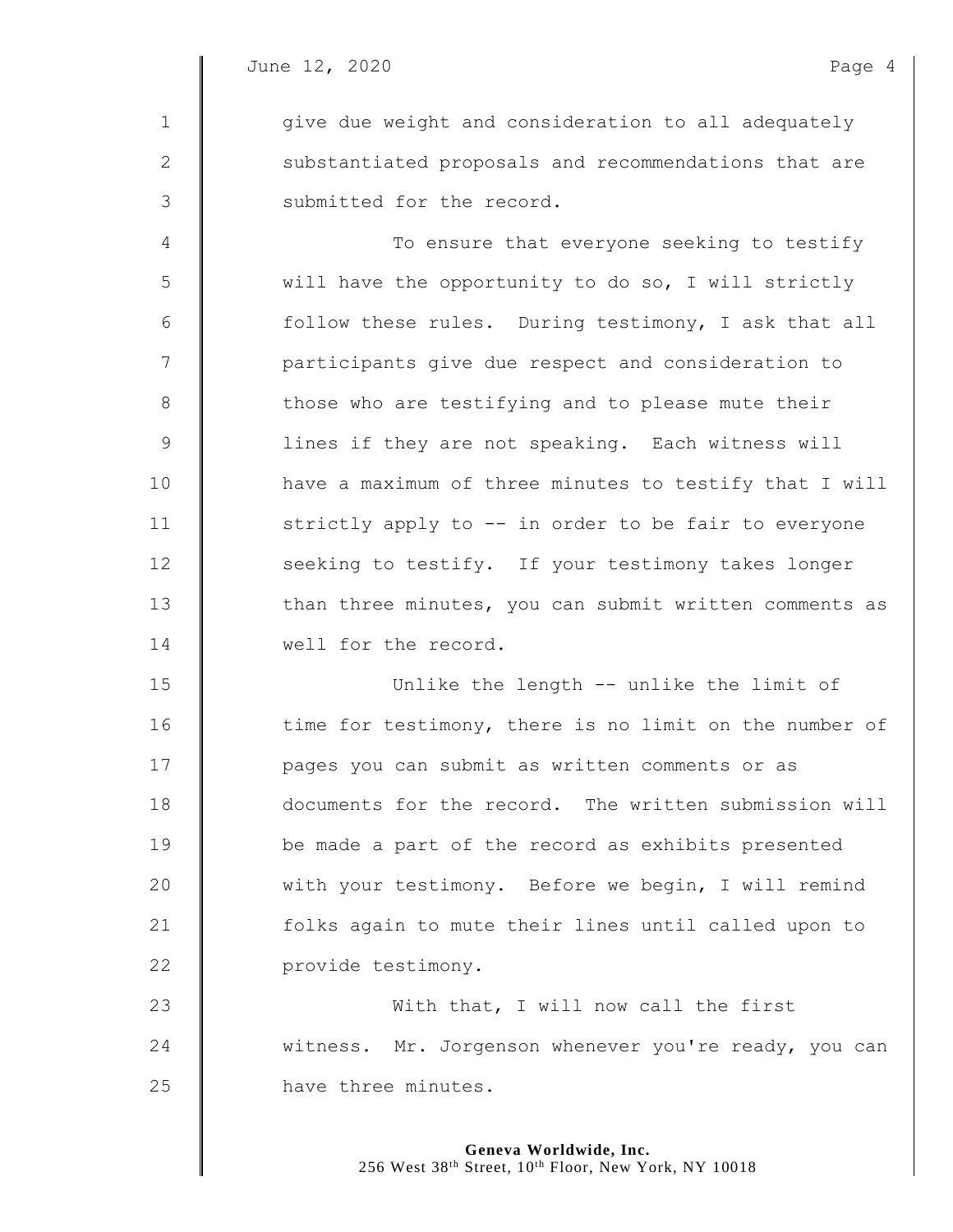$\parallel$ 

| $\mathbf{1}$    | MR. WILLIAM JORGENSON: Can you hear me now?            |
|-----------------|--------------------------------------------------------|
| $\mathbf{2}$    | H.O. ORTIZ: Yes, I can hear you.                       |
| 3               | MR. JORGENSON: Okay. Thank you very much.              |
| $\overline{4}$  | I'm reading the following statement on behalf of       |
| 5               | Queens District Attorney Melinda Katz. Good            |
| 6               | afternoon. My name is William Jorgenson. I'm           |
| $7\phantom{.0}$ | speaking on behalf of Melinda Katz the District        |
| 8               | Attorney for Queens County.                            |
| $\mathcal{G}$   | In recent months, the havoc that COVID-19              |
| 10              | has wrought on the people of Queens has been all too   |
| 11              | obvious. Families are shut in without any idea of      |
| 12              | when, if ever, they will be allowed to resume their    |
| 13              | former life. Businesses have been shuttered;           |
| 14              | hardworking families often already limited -- living   |
| 15              | on limited means have been pushed to the point of      |
| 16              | financial ruin. Add to this, the quite understandable  |
| 17              | outrage of communities of color and the rest of us who |
| 18              | stand with them over the recent incidents of police    |
| 19              | brutality in Minnesota and elsewhere, and it is easy   |
| 20              | to despair.                                            |
| 21              | One could easily ask, what can a city                  |
| 22              | government due to address people's fears? One item on  |
| 23              | the agenda today which I believe can really make a     |
| 24              | difference in dealing with the recent state of         |
| 25              | profiteering by a tiny minority of the city's business |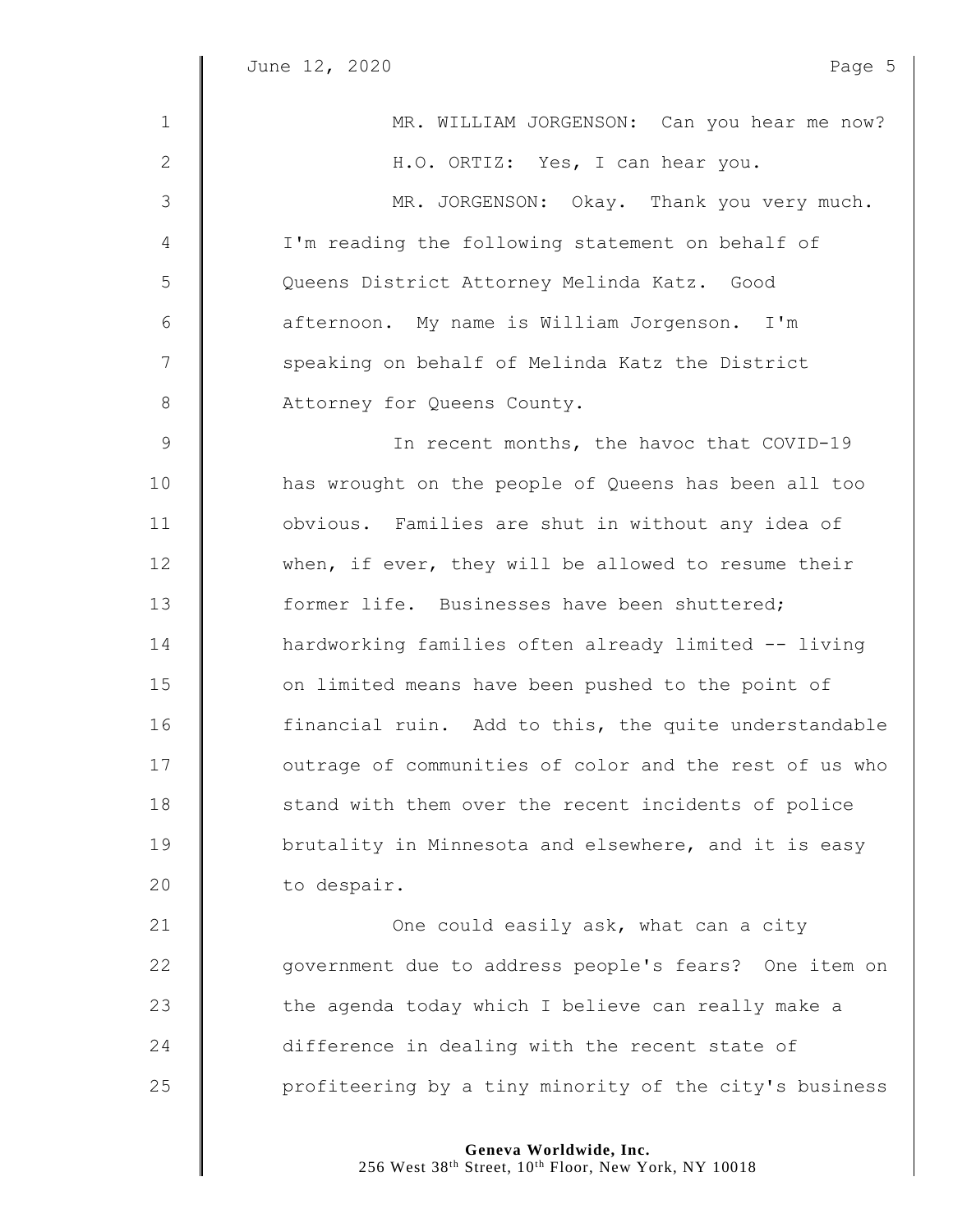1 **community is passing the NYC Department of Consumer** 2 | and Worker Protection proposed price gouging 3 | regulation into a permanent rule. 4 During this pandemic, unscrupulous merchants 5 | have taken advantage of people's inabi- inability to 6 | fairly bargain by inflating the price of necessary 7 | supplies such as hand sanitizer, face masks, and 8 **disinfectant.** Not only does this endanger hard 9 working New Yorkers by making it impossible for some 10 to pay for the overpriced essential goods, but it 11 makes even harder for other merchants who do play the 12 Tules since they are already struggling to stay in 13 **business.** As DCWP took the bold and necessary step to 14 **I** outlaw this behavior, and it promulgated the emergency 15 Tule under the Rules of the City of New York which 16 **make price gouging of essential goods and services** 17 **that if necessary to treat, diagnosis, and prevent the** 18 Spread of COVID-19 illegal. Since then, numerous 19 | merchants who have taken advantage of their customer's 20 **desperation in the face of this pandemic have been** 21 **held accountable.** Any of these cases were dealt with 22  $\parallel$  quickly and effectively by investigators from the 23 DCWP, and they have been doing a great job in 24 **I** investigating consumer complaints and issuing 25 | violations for those offenders. However, in a few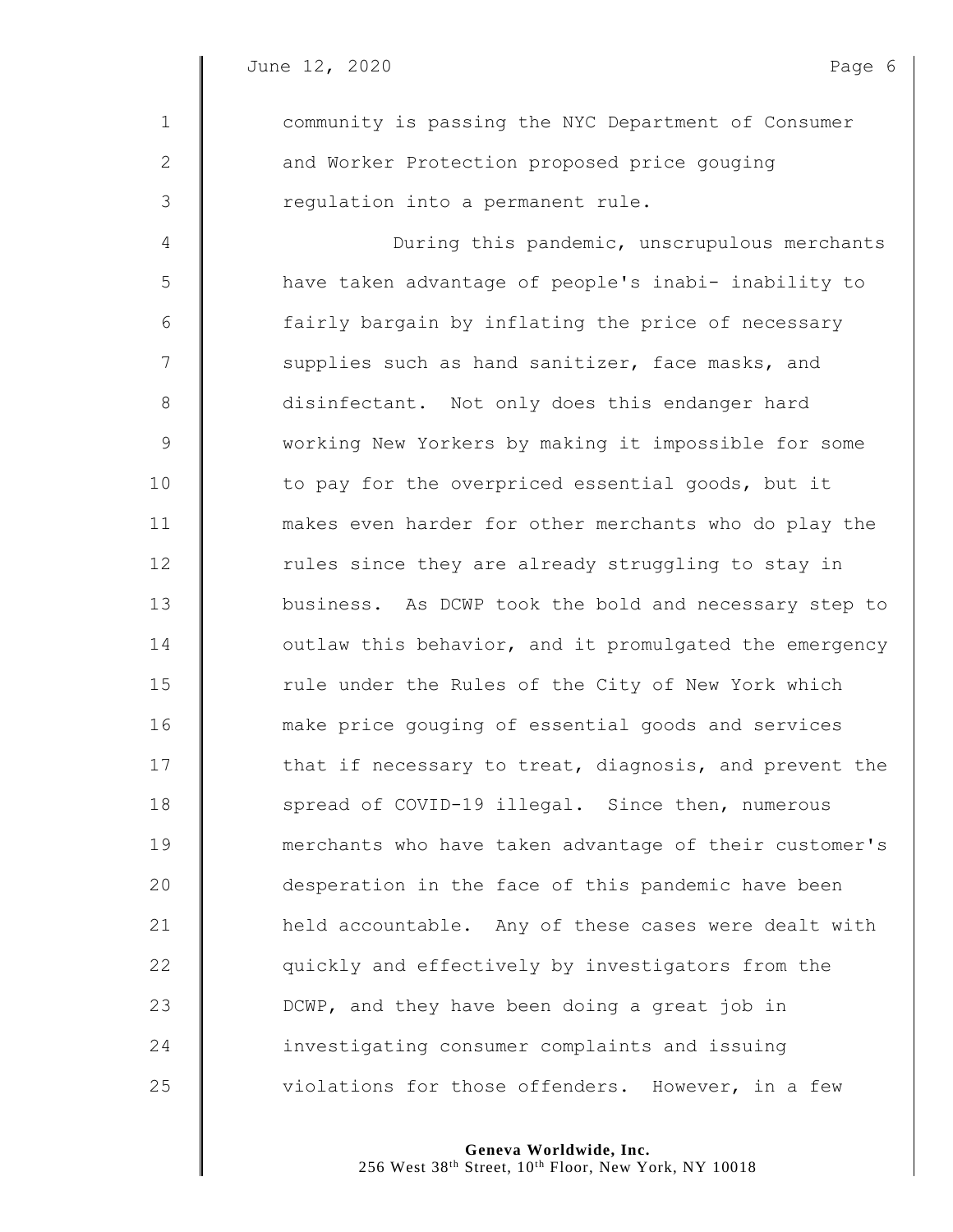June 12, 2020 **Page 7** 

1 instances, it has become necessary for my office to 2 | step in. In one case, a merchant was summoned for 3 || raising the price of all COVID related items by a minimum of 50 percent. Even more outrageous, another merchant had the temerity to sell 1,000 R-95 face **6** masks, the same masks so desperately needed by our  $\parallel$  frontline health line workers for ten times their 8 Teqular price. Each of these individuals have been 9 Some 20 charged with violations of the New York City **Administrative Code and received des- desk appearance tickets, and they will have to address these charges** 12 | in court in the coming weeks. In order to ensure that this behavior will **not be tolerated by the City, the people of the City,** 15 | I urge the consulate to adopt or to permanently outlaw **price gouging in New York City.** Our office agrees 17 We with the DCWP that price gouging should continue to be **illegal, and that this permanent rule should be**  passed. [Unintelligible] [00:05:27] to further than  $\parallel$  that. Unscrupulous merchants are willing to accept 21 | the risks of being caught price gouging when they know  $\parallel$  the ugly penalties are violation of nominal fine. I **propose we join other states around the country that**  $\parallel$  quantify price gouging by penal law so that we can go

> **Geneva Worldwide, Inc.** 256 West 38<sup>th</sup> Street, 10<sup>th</sup> Floor, New York, NY 10018

25 **a** after those merchants who are willing to write out the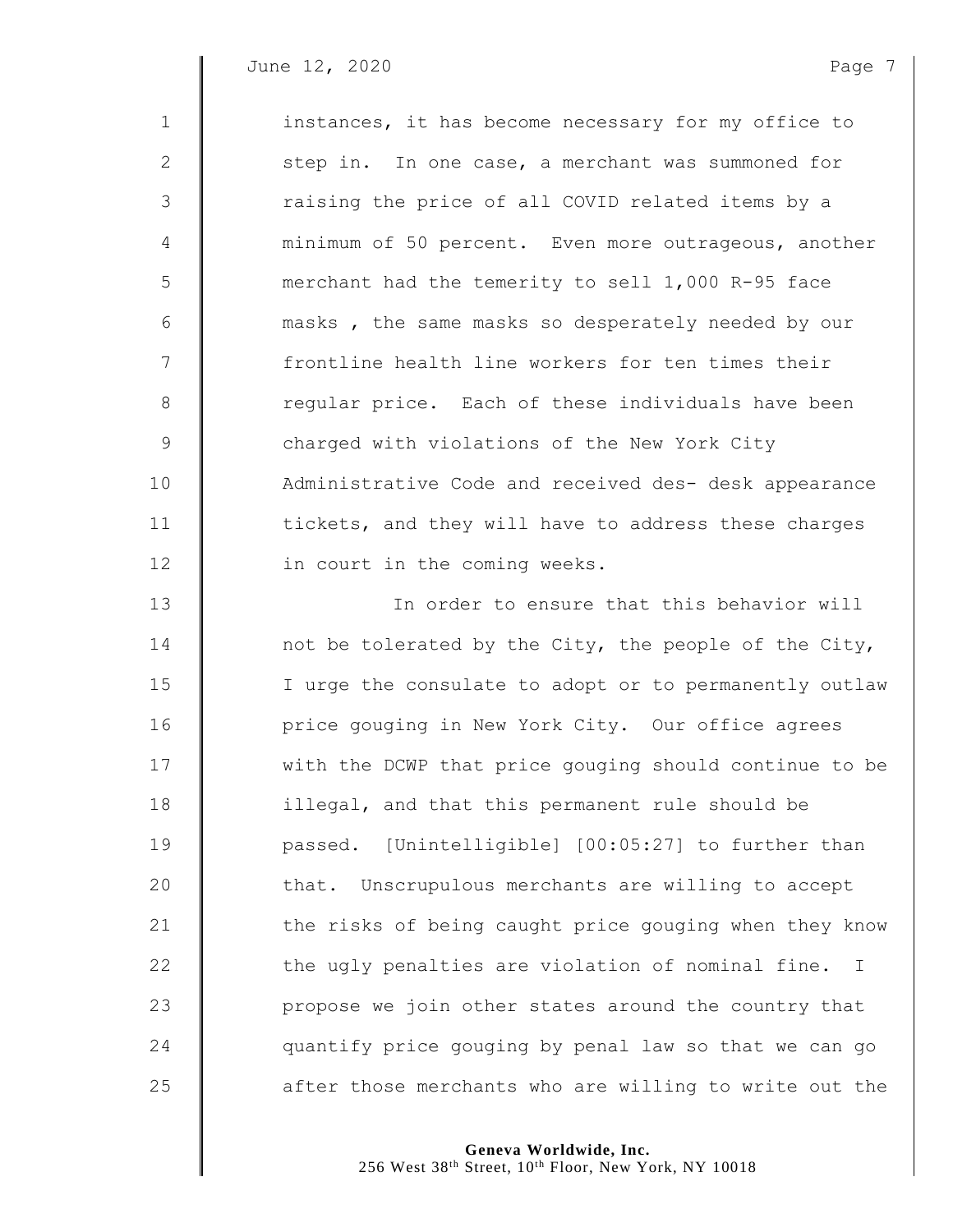$\parallel$ 

| $\mathbf{1}$ | risk of being caught price gouging as a cost of doing   |
|--------------|---------------------------------------------------------|
| 2            | business. By making price gouging a misdemeanor,        |
| 3            | wrongdoers would be exposed to more than the            |
| 4            | inconvenience of the fine. It would expose them to      |
| 5            | jail time and a criminal record which I believe would   |
| 6            | make them think twice --                                |
| 7            | H.O. ORTIZ: That's your time, Mr.                       |
| $8\,$        | Jorgenson.                                              |
| $\mathsf 9$  | MR. JORGENSON: -- workers in a statement of             |
| 10           | emergency.                                              |
| 11           | One more paragraph?                                     |
| 12           | H.O. ORTIZ: Yes, if you can synthesize                  |
| 13           | quickly please.                                         |
| 14           | MR. JORGENSON: Thank you. We understand                 |
| 15           | that the need of these running -- those running         |
| 16           | legitimate businesses make a, make a profit and we      |
| 17           | stick with you; however, when there is a declared       |
| 18           | state of emergency in New York City and certain         |
| 19           | merchants choose to use that emergency to line their    |
| 20           | own pockets by taking advantage of New Yorkers          |
| 21           | inability to bargain shop certain goods and pric-,      |
| 22           | services we say this unacceptable and we will hold you  |
| 23           | accountable. Let's make price gouging a crime.<br>Thank |
| 24           | you.                                                    |
| 25           | H.O. ORTIZ: Thank you very much for your                |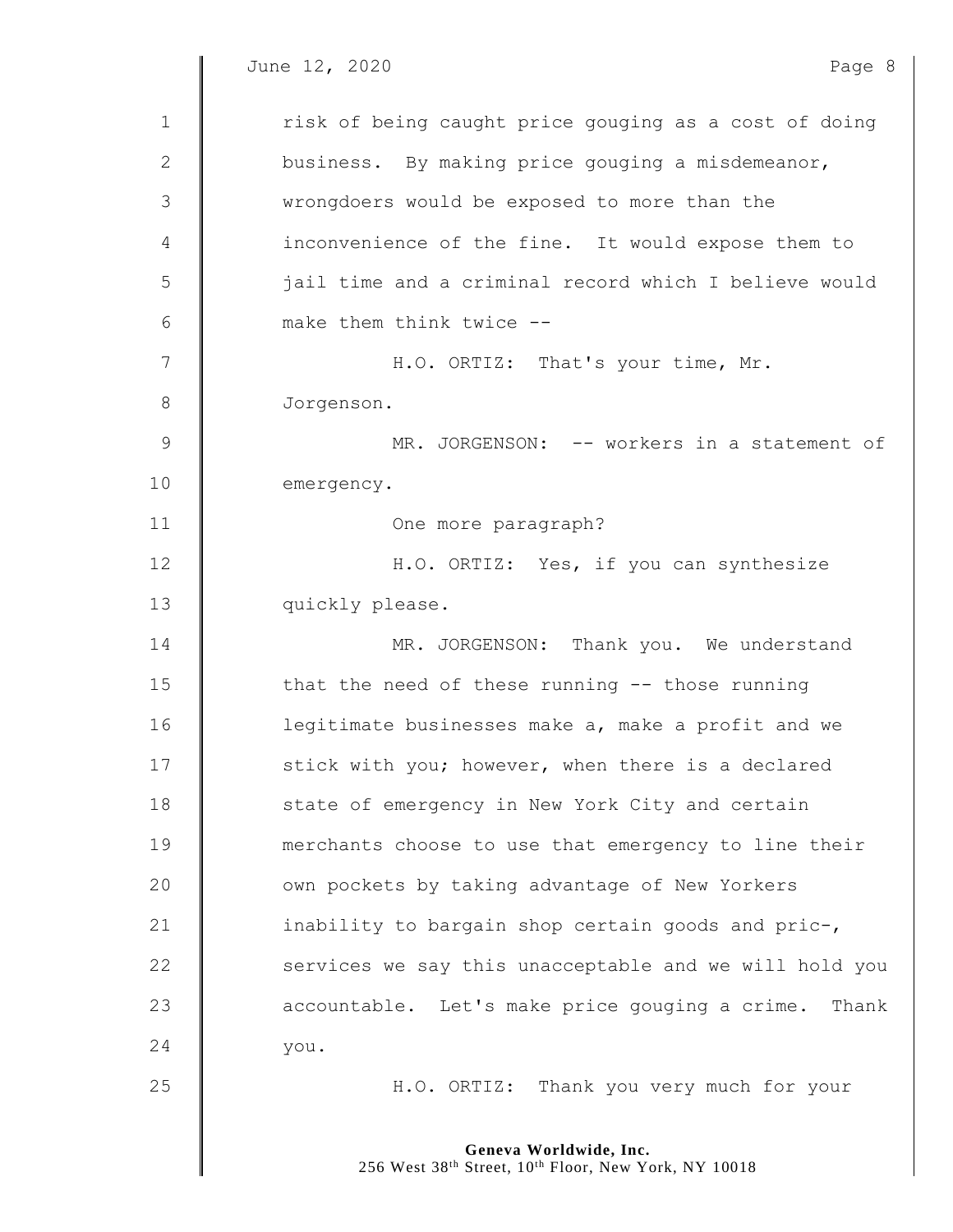|                | June 12, 2020<br>Page 9                                                        |
|----------------|--------------------------------------------------------------------------------|
| $\mathbf{1}$   | testimony, sir.                                                                |
| $\overline{2}$ | Is anybody else on the call to -- on the                                       |
| $\mathfrak{Z}$ | teleconference right now wish to testify? Seeing that                          |
| $\overline{4}$ | no one is present to offer more testimony, I'll                                |
| 5              | adjourn the hearing until someone appears to offer                             |
| $\sqrt{6}$     | testimony or until 3:00 p.m. whichever comes first.                            |
| $\overline{7}$ |                                                                                |
| 8              |                                                                                |
| $\mathsf 9$    |                                                                                |
| $10$           |                                                                                |
| 11             |                                                                                |
| 12             |                                                                                |
| 13             |                                                                                |
| 14             |                                                                                |
| 15             |                                                                                |
| 16             |                                                                                |
| 17             |                                                                                |
| $1\,8$         |                                                                                |
| 19             |                                                                                |
| 20             |                                                                                |
| 21             |                                                                                |
| 22             |                                                                                |
| 23             |                                                                                |
| 24             |                                                                                |
| 25             |                                                                                |
|                |                                                                                |
|                | Geneva Worldwide, Inc.<br>256 West 38th Street, 10th Floor, New York, NY 10018 |